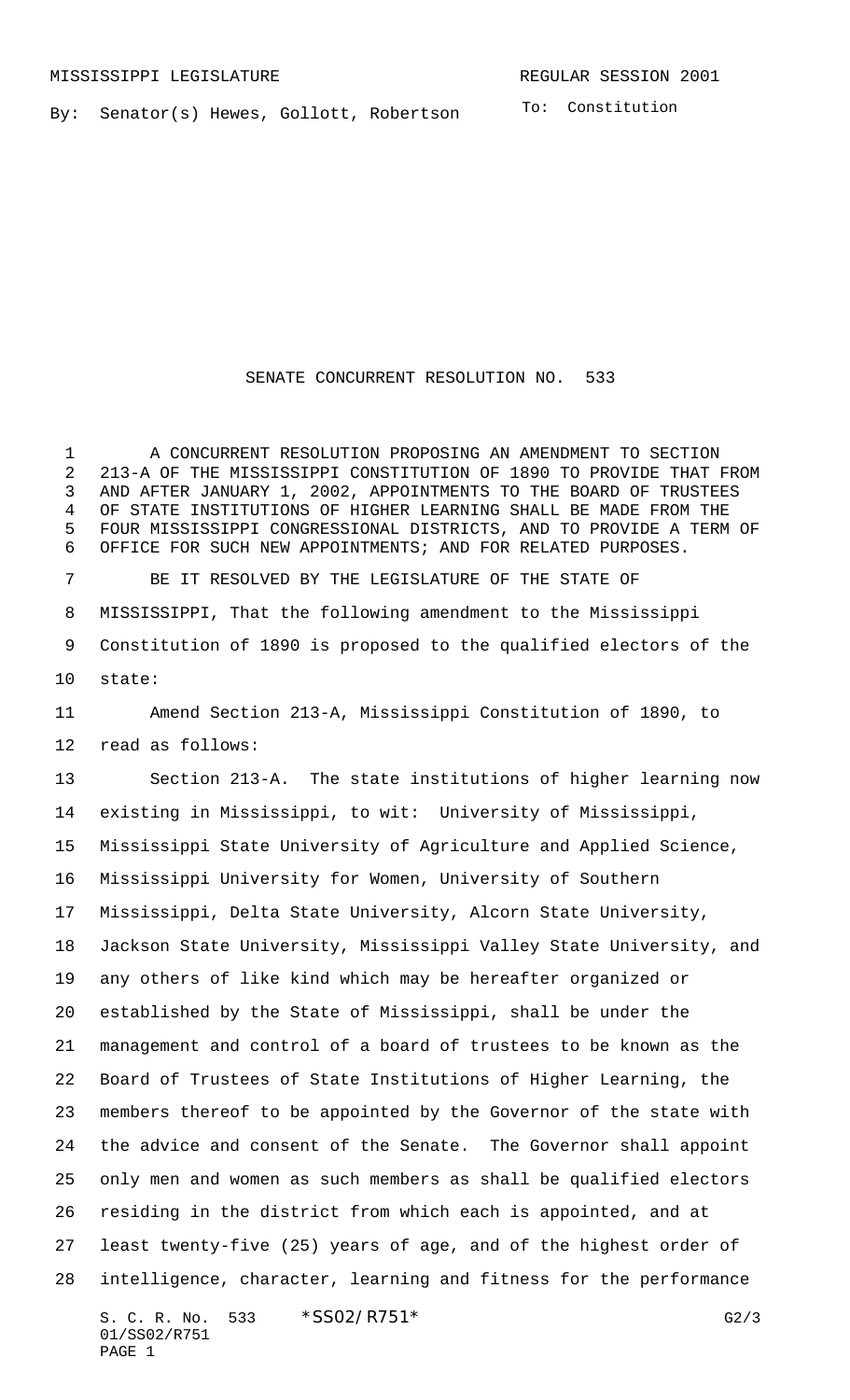of such duties, to the end that such board shall perform the high and honorable duties thereof to the greatest advantage of the people of the state of such educational institutions, uninfluenced by any political considerations. The members of the board of trustees as constituted on January 1, 2002, whose terms have not expired shall serve the balance of their terms, after which time the membership of the board shall be appointed as follows: There shall be appointed three (3) members of the board of trustees from each of the four (4) Mississippi congressional districts as they exist on January 1, 2002, and the Governor shall make appointments from the congressional district having the smallest number of board members until the membership includes three (3) members from each district as required. The term of office of the members appointed after January 1, 2002, shall be six (6) years. In case of a vacancy on said board by death or resignation of a member, or from any other cause than the expiration of such member's term of office, the board shall elect his successor, who shall hold office until the end of the next session of the Legislature. During such term of the session of the Legislature the Governor shall appoint the successor member of the board from the district from which his predecessor was appointed, to hold office until the end of the period for which such original trustee was appointed, to the end that one-third (1/3) of such trustees' terms will expire each four (4) years**.**

 The Legislature shall provide by law for the appointment of a trustee for the La Bauve Fund at the University of Mississippi and for the perpetuation of such fund.

S. C. R. No. 533 \* SS02/R751\* 01/SS02/R751 PAGE 2 Such board shall have the power and authority to elect the heads of the various institutions of higher learning, and contract with all deans, professors and other members of the teaching staff, and all administrative employees of said institutions for a term not exceeding four (4) years; but said board shall have the power and authority to terminate any such contract at any time for